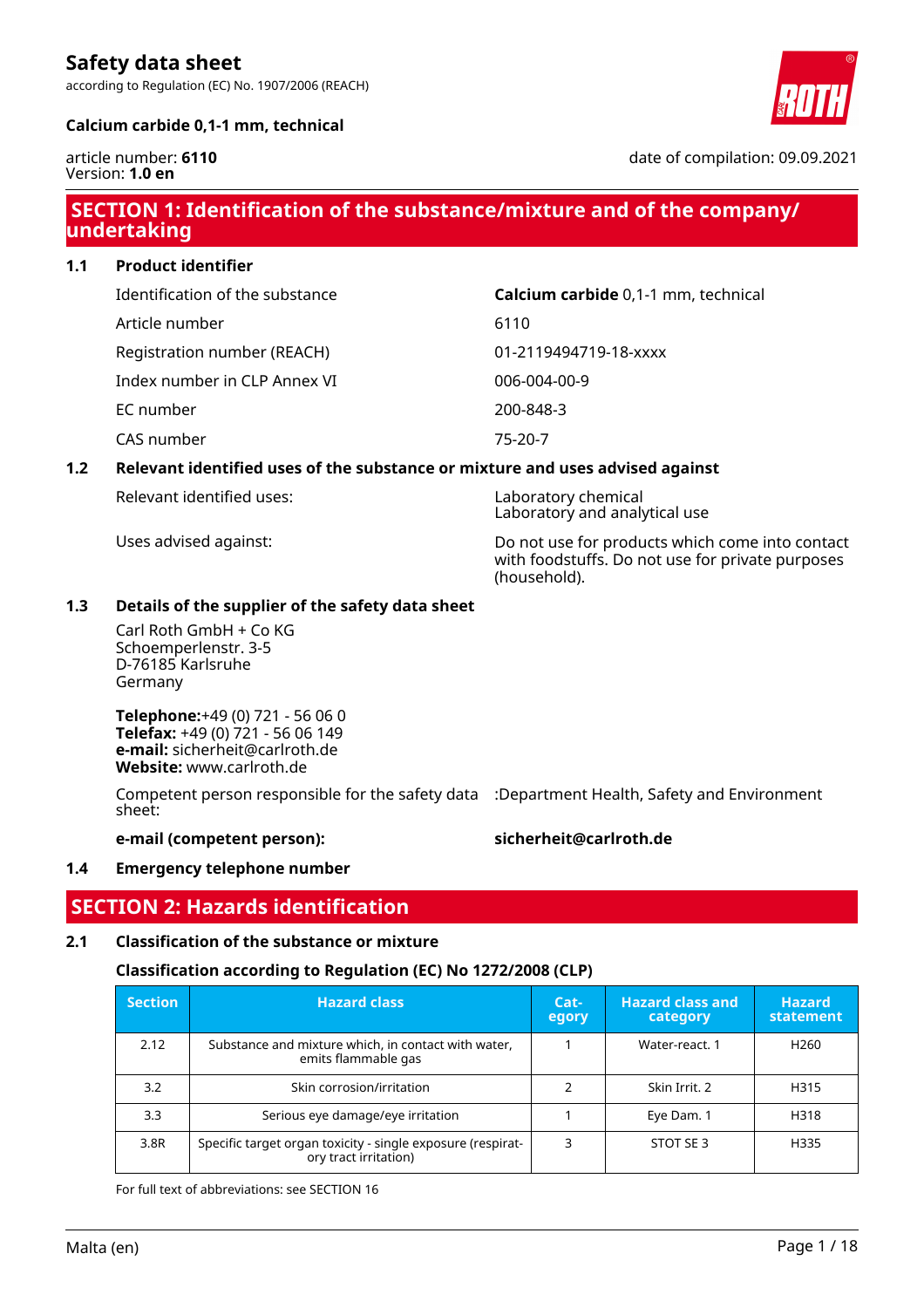according to Regulation (EC) No. 1907/2006 (REACH)



#### **Calcium carbide 0,1-1 mm, technical**

#### article number: **6110**

# **The most important adverse physicochemical, human health and environmental effects**

In contact with water releases flammable gases which may ignite spontaneously.

### **2.2 Label elements**

#### **Labelling according to Regulation (EC) No 1272/2008 (CLP)**

**Signal word Danger**

**Pictograms**



#### **Hazard statements**

| H <sub>260</sub> | In contact with water releases flammable gases which may ignite spontaneously |
|------------------|-------------------------------------------------------------------------------|
| H315             | Causes skin irritation                                                        |
| H318             | Causes serious eye damage                                                     |
| H335             | May cause respiratory irritation                                              |

#### **Precautionary statements**

#### **Precautionary statements - prevention**

| P223 | Do not allow contact with water       |
|------|---------------------------------------|
| P280 | Wear protective gloves/eye protection |

#### **Precautionary statements - response**

| P302+P352      | IF ON SKIN: Wash with plenty of water                                       |
|----------------|-----------------------------------------------------------------------------|
| P305+P351+P338 | IF IN EYES: Rinse cautiously with water for several minutes. Remove contact |
|                | lenses, if present and easy to do. Continue rinsing                         |
| P310           | Immediately call a POISON CENTER/doctor                                     |

#### **Labelling of packages where the contents do not exceed 125 ml**

Signal word: **Danger**

Symbol(s)



H318 Causes serious eye damage.

P280 Wear protective gloves/eye protection. P305+P351+P338 IF IN EYES: Rinse cautiously with water for several minutes. Remove contact lenses, if present and easy to do. Continue rinsing. P310 Immediately call a POISON CENTER/doctor.

#### **2.3 Other hazards**

#### **Results of PBT and vPvB assessment**

According to the results of its assessment, this substance is not a PBT or a vPvB.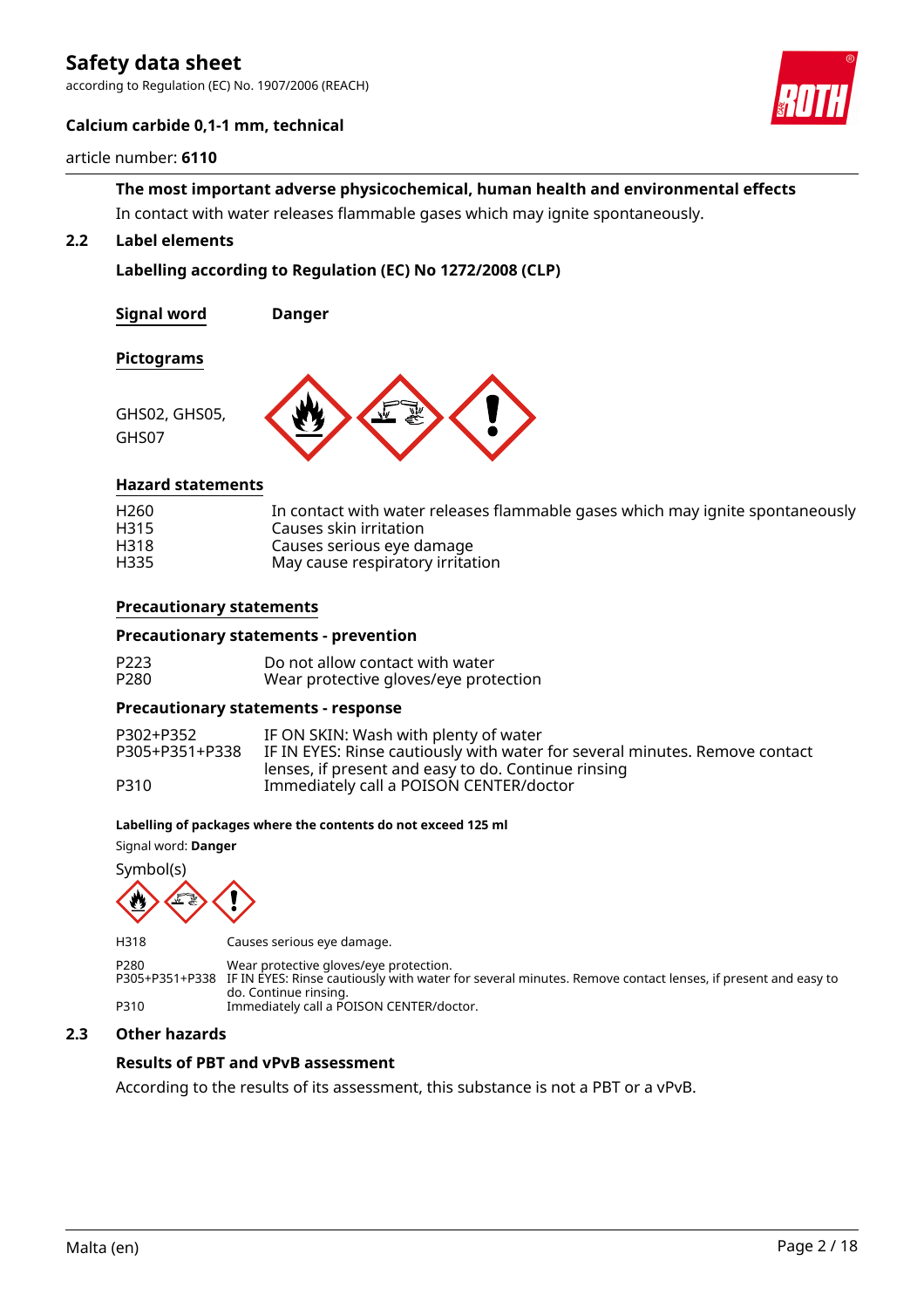according to Regulation (EC) No. 1907/2006 (REACH)



### **Calcium carbide 0,1-1 mm, technical**

#### article number: **6110**

# **SECTION 3: Composition/information on ingredients**

| 3.1 | <b>Substances</b> |                       |
|-----|-------------------|-----------------------|
|     | Name of substance | Calcium carbide       |
|     | Molecular formula | $C2$ Ca               |
|     | Molar mass        | 64,1 $9/_{mol}$       |
|     | REACH Reg. No     | 01-2119494719-18-xxxx |
|     | CAS No            | 75-20-7               |
|     | EC No             | 200-848-3             |
|     | Index No          | 006-004-00-9          |

| Impurities and additives, classification acc. to GHS |                                           |           |                                                               |                   |  |  |  |  |
|------------------------------------------------------|-------------------------------------------|-----------|---------------------------------------------------------------|-------------------|--|--|--|--|
| Name of substance                                    | <b>Identifier</b>                         | $Wt\%$    | <b>Classification acc. to</b><br><b>GHS</b>                   | <b>Pictograms</b> |  |  |  |  |
| Calcium oxide                                        | CAS No<br>1305-78-8<br>EC No<br>215-138-9 | $14 - 18$ | Skin Irrit, 2 / H315<br>Eye Dam. 1 / H318<br>STOT SE 3 / H335 |                   |  |  |  |  |

For full text of abbreviations: see SECTION 16

### **SECTION 4: First aid measures**

### **4.1 Description of first aid measures**



#### **General notes**

Take off contaminated clothing.

#### **Following inhalation**

Provide fresh air. In all cases of doubt, or when symptoms persist, seek medical advice.

#### **Following skin contact**

Rinse skin with water/shower. In case of skin irritation, consult a physician.

#### **Following eye contact**

In case of contact with eyes flush immediately with plenty of flowing water for 10 to 15 minutes holding eyelids apart and consult an ophthalmologist.

#### **Following ingestion**

Rinse mouth. Call a doctor if you feel unwell.

### **4.2 Most important symptoms and effects, both acute and delayed**

Risk of blindness, Risk of serious damage to eyes, Irritation, Cough, Dyspnoea

# **4.3 Indication of any immediate medical attention and special treatment needed**

none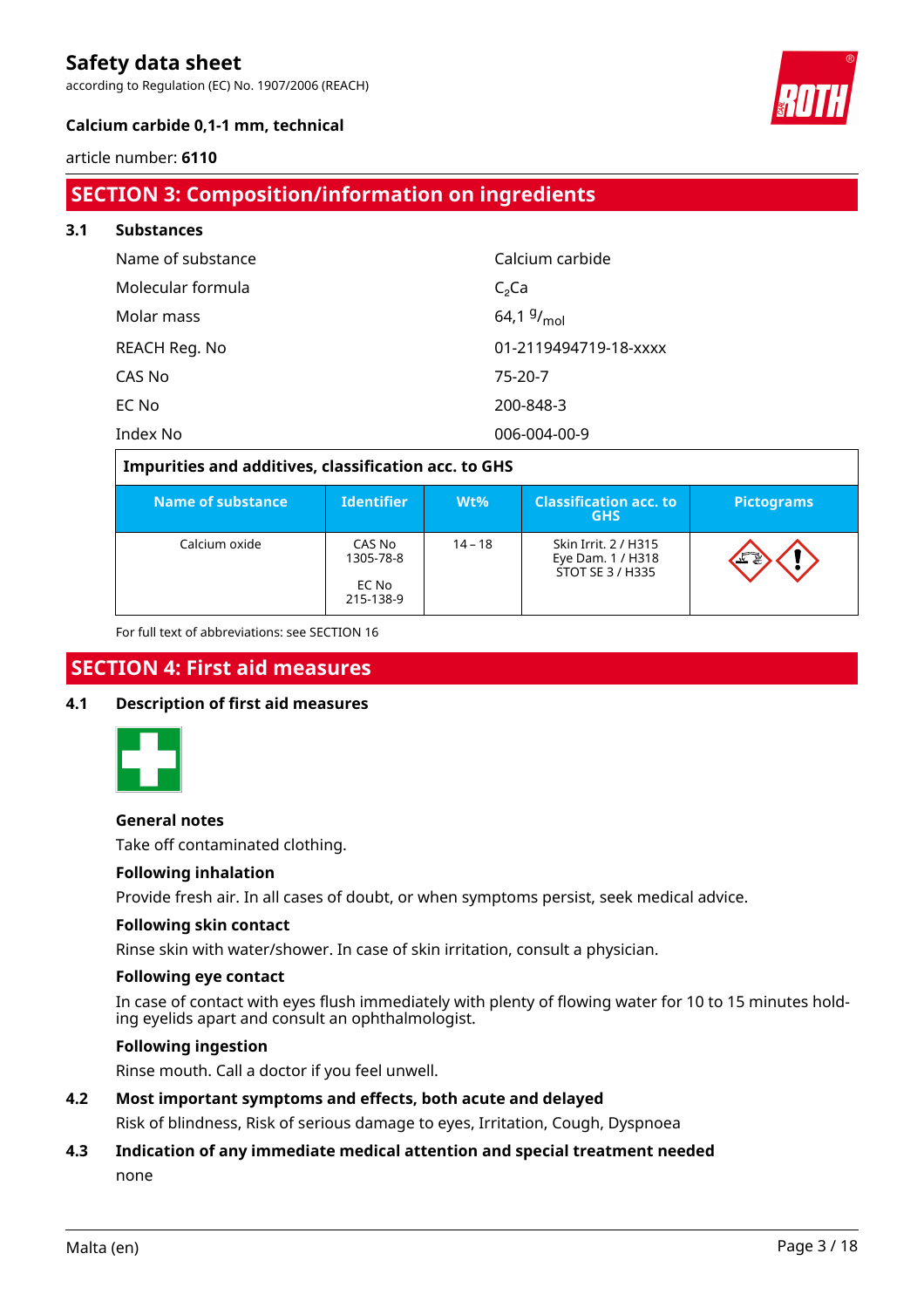according to Regulation (EC) No. 1907/2006 (REACH)



#### **Calcium carbide 0,1-1 mm, technical**

article number: **6110**

## **SECTION 5: Firefighting measures**

### **5.1 Extinguishing media**



#### **Suitable extinguishing media**

co-ordinate firefighting measures to the fire surroundings dry extinguishing powder, D-powder, dry sand

#### **Unsuitable extinguishing media**

water

#### **5.2 Special hazards arising from the substance or mixture**

Product may release hydrogen gas. Increased storage temperatures will accelerate this process. Water-reactive (in contact with water releases flammable gases). Non-combustible.

#### **Hazardous combustion products**

In case of fire may be liberated: Carbon monoxide (CO), Carbon dioxide (CO₂)

#### **5.3 Advice for firefighters**

In case of fire and/or explosion do not breathe fumes. Fight fire with normal precautions from a reasonable distance. Wear self-contained breathing apparatus.

### **SECTION 6: Accidental release measures**

#### **6.1 Personal precautions, protective equipment and emergency procedures**



#### **For non-emergency personnel**

Use personal protective equipment as required. Avoid contact with skin, eyes and clothes. Do not breathe dust.

#### **6.2 Environmental precautions**

Keep away from drains, surface and ground water.

#### **6.3 Methods and material for containment and cleaning up**

#### **Advice on how to contain a spill**

Covering of drains. Take up mechanically.

#### **Advice on how to clean up a spill**

Take up mechanically. Control of dust. Take up carefully when dry.

#### **Other information relating to spills and releases**

Place in appropriate containers for disposal. Ventilate affected area.

#### **6.4 Reference to other sections**

Hazardous combustion products: see section 5. Personal protective equipment: see section 8. Incompatible materials: see section 10. Disposal considerations: see section 13.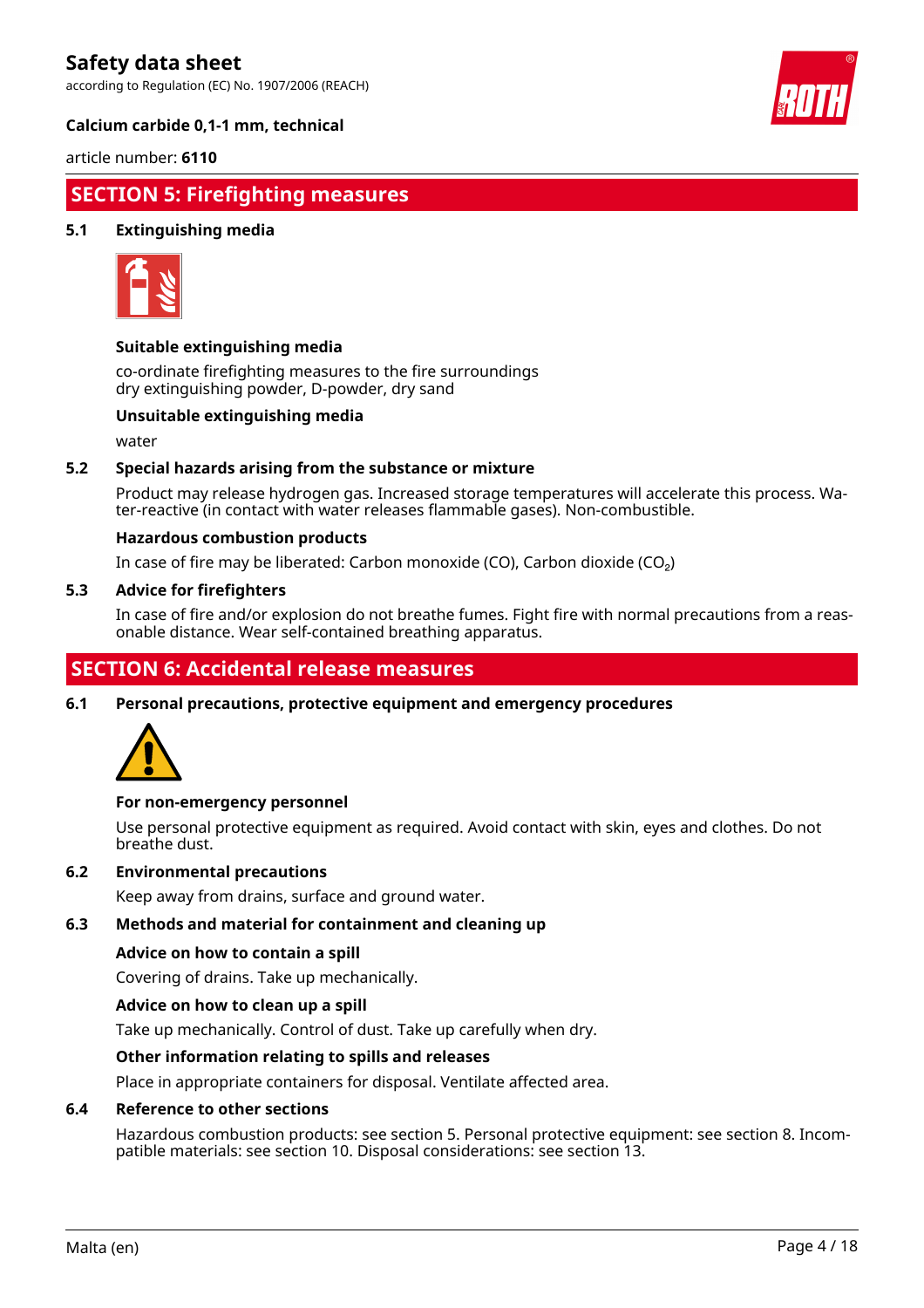according to Regulation (EC) No. 1907/2006 (REACH)



### **Calcium carbide 0,1-1 mm, technical**

article number: **6110**

# **SECTION 7: Handling and storage**

#### **7.1 Precautions for safe handling**

Provision of sufficient ventilation. Avoid dust formation.

#### **Measures to prevent fire as well as aerosol and dust generation**

Removal of dust deposits.

#### **Advice on general occupational hygiene**

Wash hands before breaks and after work. Keep away from food, drink and animal feedingstuffs. When using do not smoke.

#### **7.2 Conditions for safe storage, including any incompatibilities**

Store in a dry place. Keep container tightly closed. Keep under inert gas.

#### **Incompatible substances or mixtures**

Observe hints for combined storage. Do not allow contact with water.

#### **Evaporative conditions**

Keep container tightly closed and in a well-ventilated place.

#### **Protect against external exposure, such as**

humidity

#### **Consideration of other advice:**

#### **Ventilation requirements**

Use local and general ventilation.

#### **Specific designs for storage rooms or vessels**

Recommended storage temperature: 15 – 25 °C

#### **7.3 Specific end use(s)**

No information available.

### **SECTION 8: Exposure controls/personal protection**

#### **8.1 Control parameters**

#### **National limit values**

#### **Occupational exposure limit values (Workplace Exposure Limits)**

Data are not available.

#### **Relevant DNELs of components of the mixture**

| Name of sub-<br>stance | <b>CAS No</b> | End-<br>point | <b>Threshol</b><br>d level | <b>Protection</b><br>goal, route of<br>exposure | Used in           | <b>Exposure time</b>         |
|------------------------|---------------|---------------|----------------------------|-------------------------------------------------|-------------------|------------------------------|
| Calcium oxide          | 1305-78-8     | <b>DNEL</b>   | l mg/m <sup>3</sup>        | human, inhalat-<br>ory                          | worker (industry) | chronic - local ef-<br>fects |
| Calcium oxide          | 1305-78-8     | <b>DNEL</b>   | $4 \text{ mg/m}^3$         | human, inhalat-<br>ory                          | worker (industry) | acute - local ef-<br>fects   |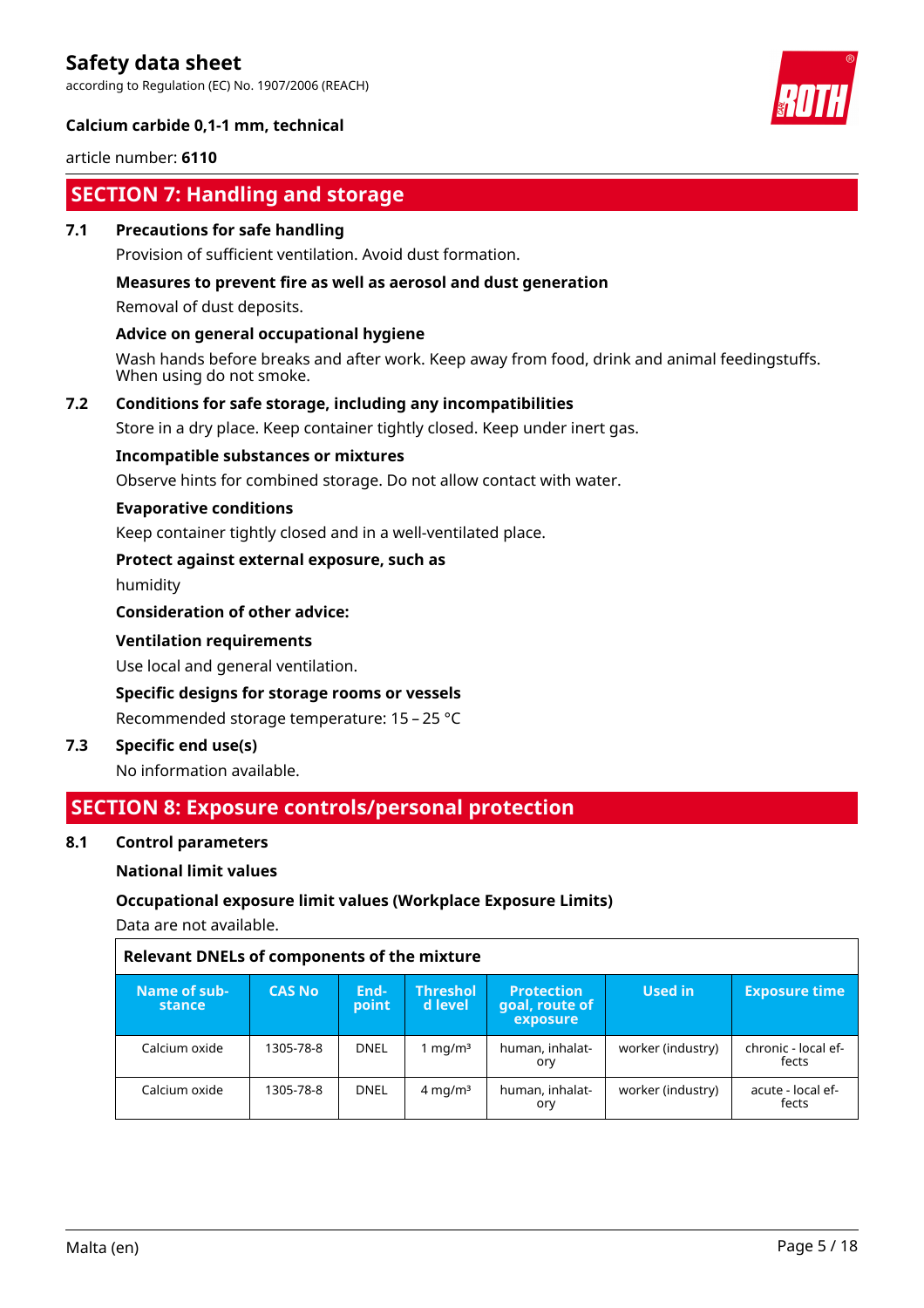according to Regulation (EC) No. 1907/2006 (REACH)



### **Calcium carbide 0,1-1 mm, technical**

article number: **6110**

| <b>Relevant PNECs of components of the mixture</b> |               |               |                            |                            |                                     |                                 |  |  |
|----------------------------------------------------|---------------|---------------|----------------------------|----------------------------|-------------------------------------|---------------------------------|--|--|
| Name of sub-<br>stance                             | <b>CAS No</b> | End-<br>point | <b>Threshol</b><br>d level | <b>Organism</b>            | <b>Environmental</b><br>compartment | <b>Exposure time</b>            |  |  |
| Calcium oxide                                      | 1305-78-8     | <b>PNEC</b>   | $0.37 \frac{mg}{L}$        | aquatic organ-<br>isms     | freshwater                          | short-term (single<br>instance) |  |  |
| Calcium oxide                                      | 1305-78-8     | <b>PNEC</b>   | $0,24 \frac{mg}{l}$        | aquatic organ-<br>isms     | marine water                        | short-term (single<br>instance) |  |  |
| Calcium oxide                                      | 1305-78-8     | <b>PNEC</b>   | $2,27 \frac{mg}{l}$        | aquatic organ-<br>isms     | sewage treatment<br>plant (STP)     | short-term (single<br>instance) |  |  |
| Calcium oxide                                      | 1305-78-8     | <b>PNEC</b>   | $817,4 \text{ mg}$<br>kq   | terrestrial organ-<br>isms | soil                                | short-term (single<br>instance) |  |  |

#### **8.2 Exposure controls**

### **Individual protection measures (personal protective equipment)**

#### **Eye/face protection**



Use safety goggle with side protection.

#### **Skin protection**



#### **• hand protection**

Wear suitable gloves. Chemical protection gloves are suitable, which are tested according to EN 374. For special purposes, it is recommended to check the resistance to chemicals of the protective gloves mentioned above together with the supplier of these gloves. The times are approximate values from measurements at 22<sup>°</sup> C and permanent contact. Increased temperatures due to heated substances, body heat etc. and a reduction of the effective layer thickness by stretching can lead to a considerable reduction of the breakthrough time. If in doubt, contact manufacturer. At an approx. 1.5 times larger / smaller layer thickness, the respective breakthrough time is doubled / halved. The data apply only to the pure substance. When transferred to substance mixtures, they may only be considered as a guide.

#### **• type of material**

NBR (Nitrile rubber)

- **material thickness**
- >0,11 mm

#### **• breakthrough times of the glove material**

>480 minutes (permeation: level 6)

#### **• other protection measures**

Take recovery periods for skin regeneration. Preventive skin protection (barrier creams/ointments) is recommended.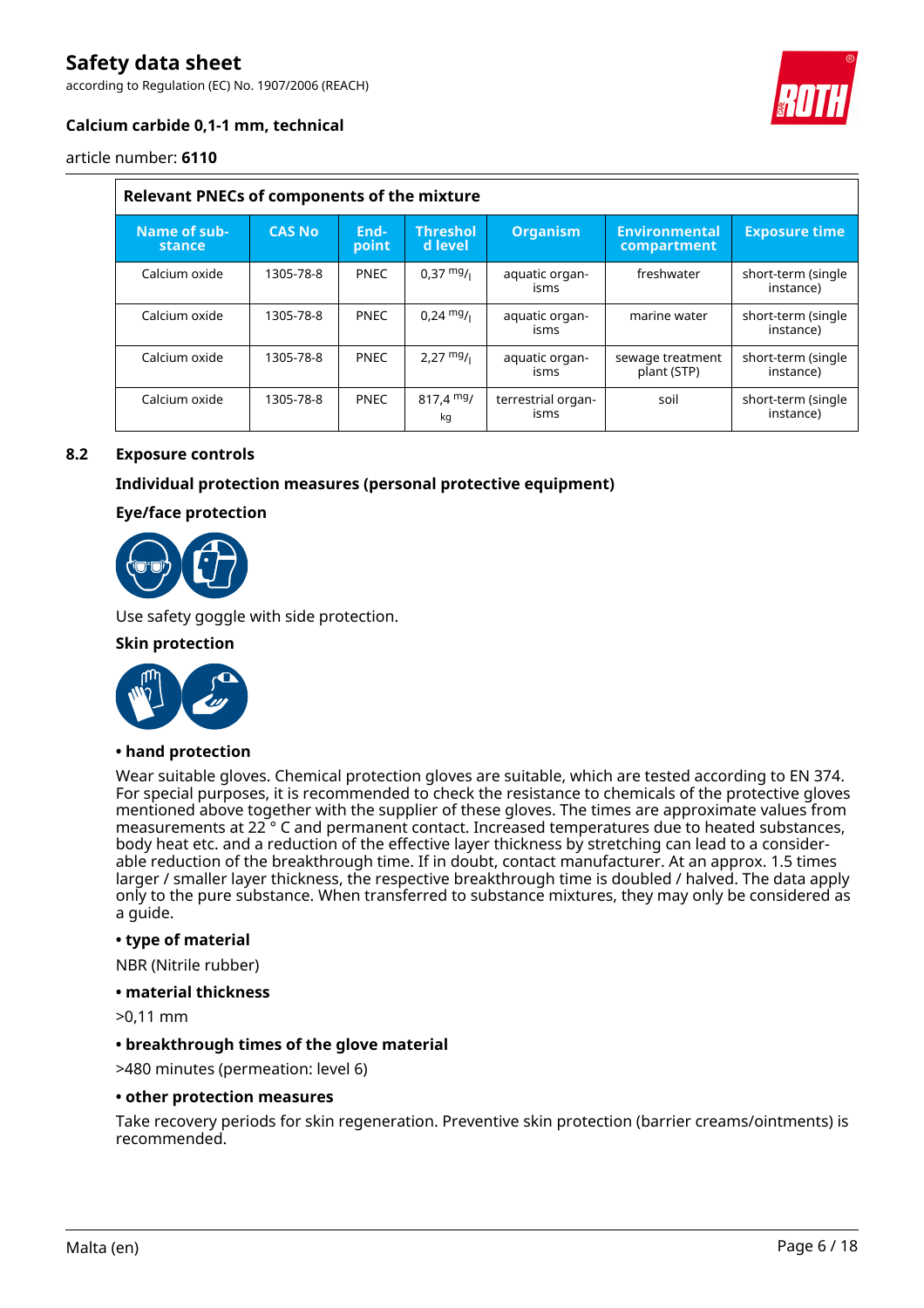according to Regulation (EC) No. 1907/2006 (REACH)

**Calcium carbide 0,1-1 mm, technical**

article number: **6110**

#### **Respiratory protection**



Respiratory protection necessary at: Dust formation. Particulate filter device (EN 143). P2 (filters at least 94 % of airborne particles, colour code: White).

#### **Environmental exposure controls**

Keep away from drains, surface and ground water.

# **SECTION 9: Physical and chemical properties**

#### **9.1 Information on basic physical and chemical properties**

| Physical state                                              | solid                                                                                                   |
|-------------------------------------------------------------|---------------------------------------------------------------------------------------------------------|
| Colour                                                      | dark grey - dark brown                                                                                  |
| Odour                                                       | characteristic                                                                                          |
| Melting point/freezing point                                | 2.300 °C (ECHA)                                                                                         |
| Boiling point or initial boiling point and boiling<br>range | not determined                                                                                          |
| Flammability                                                | substance which, in contact with water, emits<br>flammable gases (in accordance with GHS criter-<br>ia) |
| Lower and upper explosion limit                             | not determined                                                                                          |
| Flash point                                                 | not applicable                                                                                          |
| Auto-ignition temperature                                   | not determined                                                                                          |
| Decomposition temperature                                   | not relevant                                                                                            |
| pH (value)                                                  | not applicable                                                                                          |
| Kinematic viscosity                                         | not relevant                                                                                            |
| Solubility(ies)                                             |                                                                                                         |
| Water solubility                                            | (Hydrolysis)                                                                                            |
| Partition coefficient                                       |                                                                                                         |
| Partition coefficient n-octanol/water (log value):          | 0,37 (ECHA) not relevant (inorganic)                                                                    |
|                                                             |                                                                                                         |
| Vapour pressure                                             | not determined                                                                                          |
|                                                             |                                                                                                         |
| Density                                                     | 2,22 $9/$ <sub>cm</sub> at 20 °C                                                                        |
| Relative vapour density                                     | information on this property is not available                                                           |
| <b>Bulk density</b>                                         | 800 - 900 kg/m <sup>3</sup>                                                                             |
|                                                             |                                                                                                         |

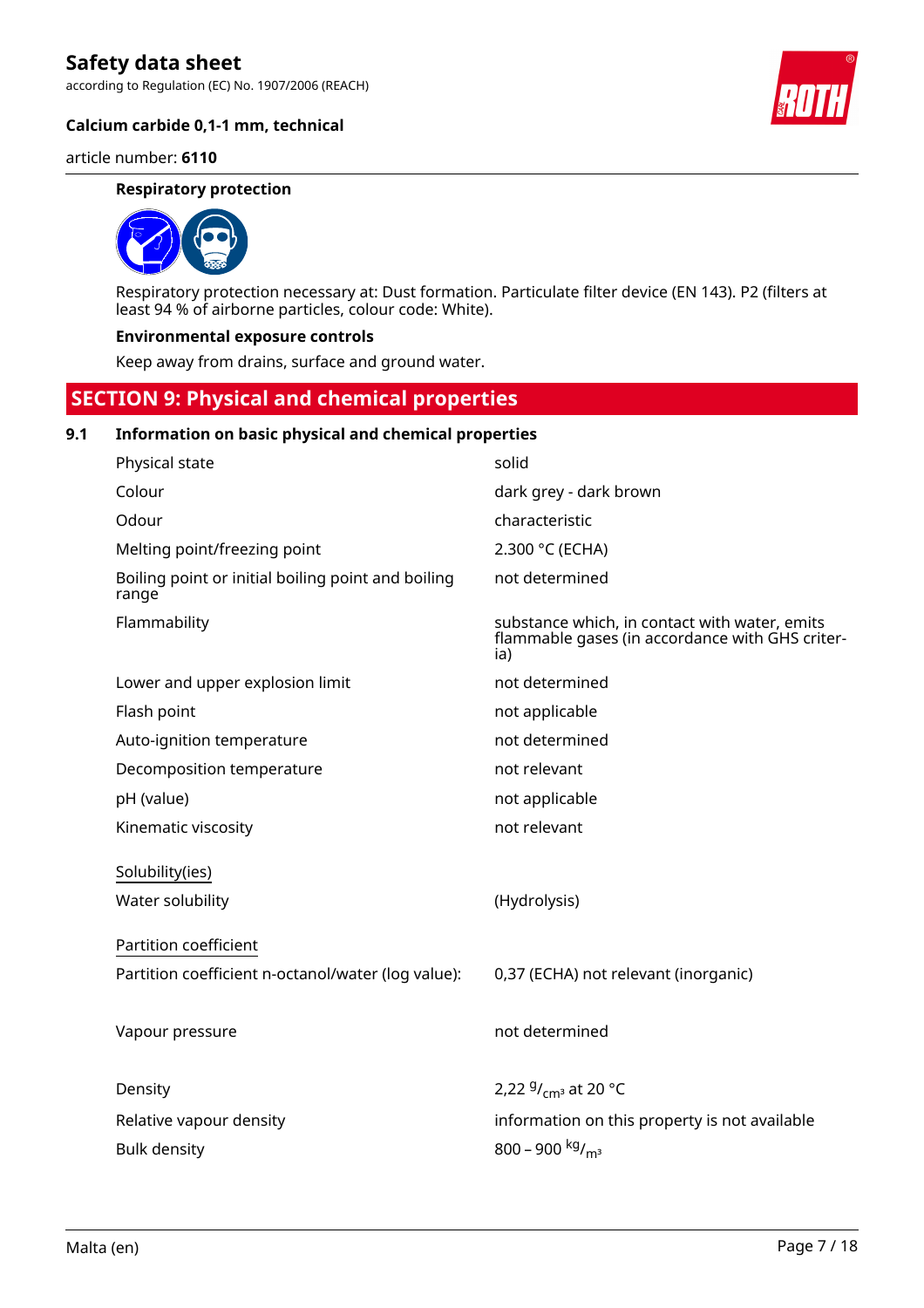according to Regulation (EC) No. 1907/2006 (REACH)



#### **Calcium carbide 0,1-1 mm, technical**

article number: **6110**

|     | Particle characteristics                               |                                     |
|-----|--------------------------------------------------------|-------------------------------------|
|     | Particle size                                          | $0,1 - 1$ mm                        |
|     | Other safety parameters                                |                                     |
|     | Oxidising properties                                   | none                                |
| 9.2 | <b>Other information</b>                               |                                     |
|     | Information with regard to physical hazard<br>classes: | There is no additional information. |
|     | Other safety characteristics:                          | There is no additional information. |
|     |                                                        |                                     |

# **SECTION 10: Stability and reactivity**

### **10.1 Reactivity**

It's a reactive substance. Reactivity with water.

**10.2 Chemical stability** Moisture-sensitive.

# **10.3 Possibility of hazardous reactions**

Material reacts vigorously with water emitting flammable gases

### **10.4 Conditions to avoid** Protect from moisture.

## **10.5 Incompatible materials**

There is no additional information.

# **Release of flammable materials with**

Water

### **10.6 Hazardous decomposition products**

Hazardous combustion products: see section 5.

# **SECTION 11: Toxicological information**

### **11.1 Information on hazard classes as defined in Regulation (EC) No 1272/2008**

### **Classification according to GHS (1272/2008/EC, CLP)**

#### **Acute toxicity**

Shall not be classified as acutely toxic.

| <b>Acute toxicity</b> |                 |                            |                |               |               |  |  |  |
|-----------------------|-----------------|----------------------------|----------------|---------------|---------------|--|--|--|
| <b>Exposure route</b> | <b>Endpoint</b> | <b>Value</b>               | <b>Species</b> | <b>Method</b> | <b>Source</b> |  |  |  |
| oral                  | LD50            | $>2.000 \frac{mg}{kg}$     | rat            |               | ECHA          |  |  |  |
| dermal                | LD50            | $>2.500$ mg/ <sub>kg</sub> | rabbit         |               | ECHA          |  |  |  |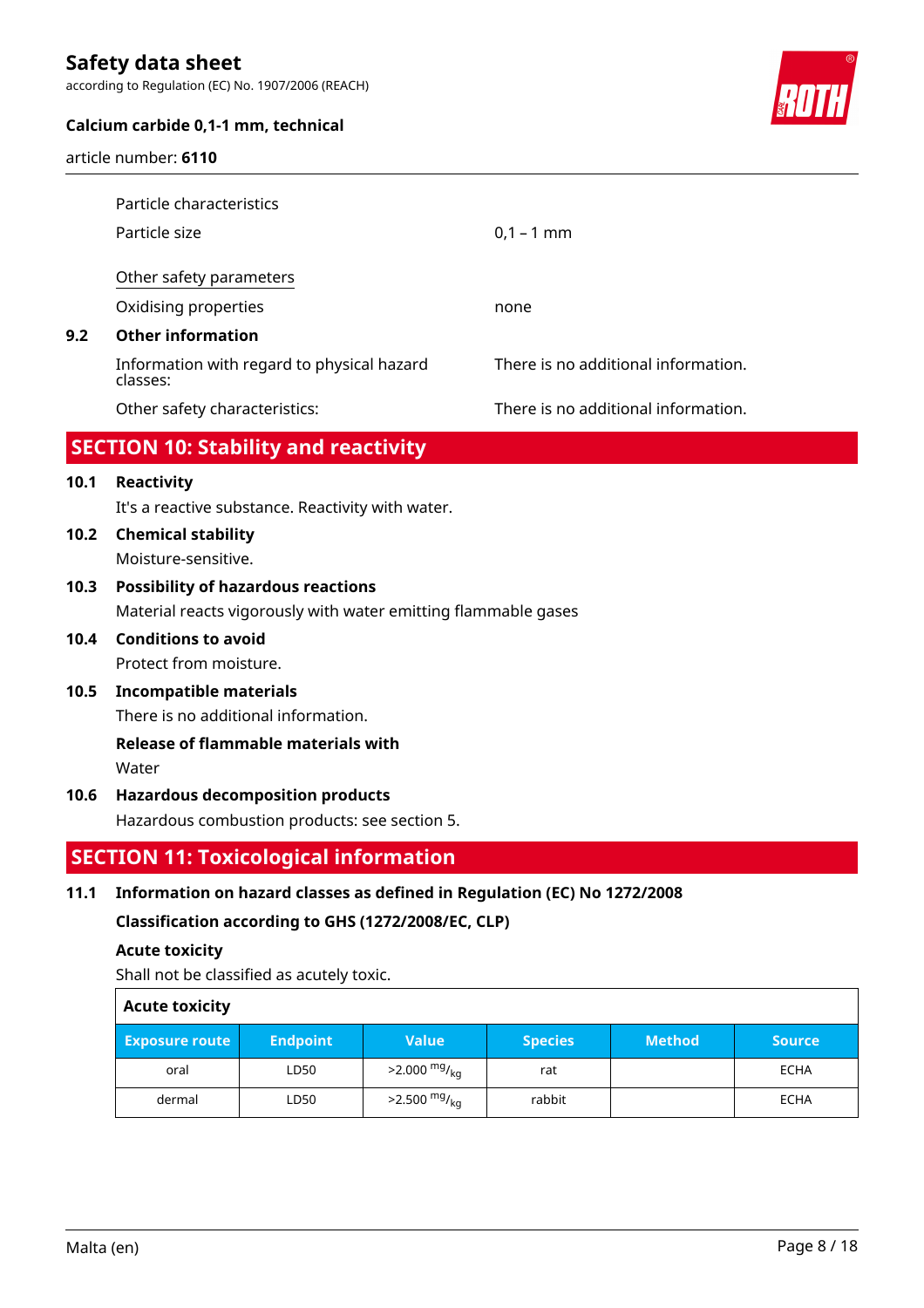according to Regulation (EC) No. 1907/2006 (REACH)



### **Calcium carbide 0,1-1 mm, technical**

#### article number: **6110**

| Acute toxicity of components of the mixture |               |                          |                 |                            |                      |  |  |  |
|---------------------------------------------|---------------|--------------------------|-----------------|----------------------------|----------------------|--|--|--|
| Name of substance                           | <b>CAS No</b> | <b>Exposure</b><br>route | <b>Endpoint</b> | Value                      | <b>Species</b>       |  |  |  |
| Calcium oxide                               | 1305-78-8     | oral                     | LD50            | $>2.000 \frac{mg}{kg}$     | rat                  |  |  |  |
| Calcium oxide                               | 1305-78-8     | dermal                   | LD50            | $>2.500$ mg/ <sub>kg</sub> | chinese ham-<br>ster |  |  |  |

#### **Skin corrosion/irritation**

Causes skin irritation.

#### **Serious eye damage/eye irritation**

Causes serious eye damage.

#### **Respiratory or skin sensitisation**

Shall not be classified as a respiratory or skin sensitiser.

#### **Germ cell mutagenicity**

Shall not be classified as germ cell mutagenic.

#### **Carcinogenicity**

Shall not be classified as carcinogenic.

#### **Reproductive toxicity**

Shall not be classified as a reproductive toxicant.

#### **Specific target organ toxicity - single exposure**

May cause respiratory irritation.

#### **Specific target organ toxicity - repeated exposure**

Shall not be classified as a specific target organ toxicant (repeated exposure).

#### **Aspiration hazard**

Shall not be classified as presenting an aspiration hazard.

#### **Symptoms related to the physical, chemical and toxicological characteristics**

### **• If swallowed**

Data are not available.

#### **• If in eyes**

Causes serious eye damage, risk of blindness

#### **• If inhaled**

Irritation to respiratory tract, cough, Dyspnoea

#### **• If on skin**

causes skin irritation

### **• Other information**

none

**11.2 Endocrine disrupting properties** Not listed.

### **11.3 Information on other hazards**

There is no additional information.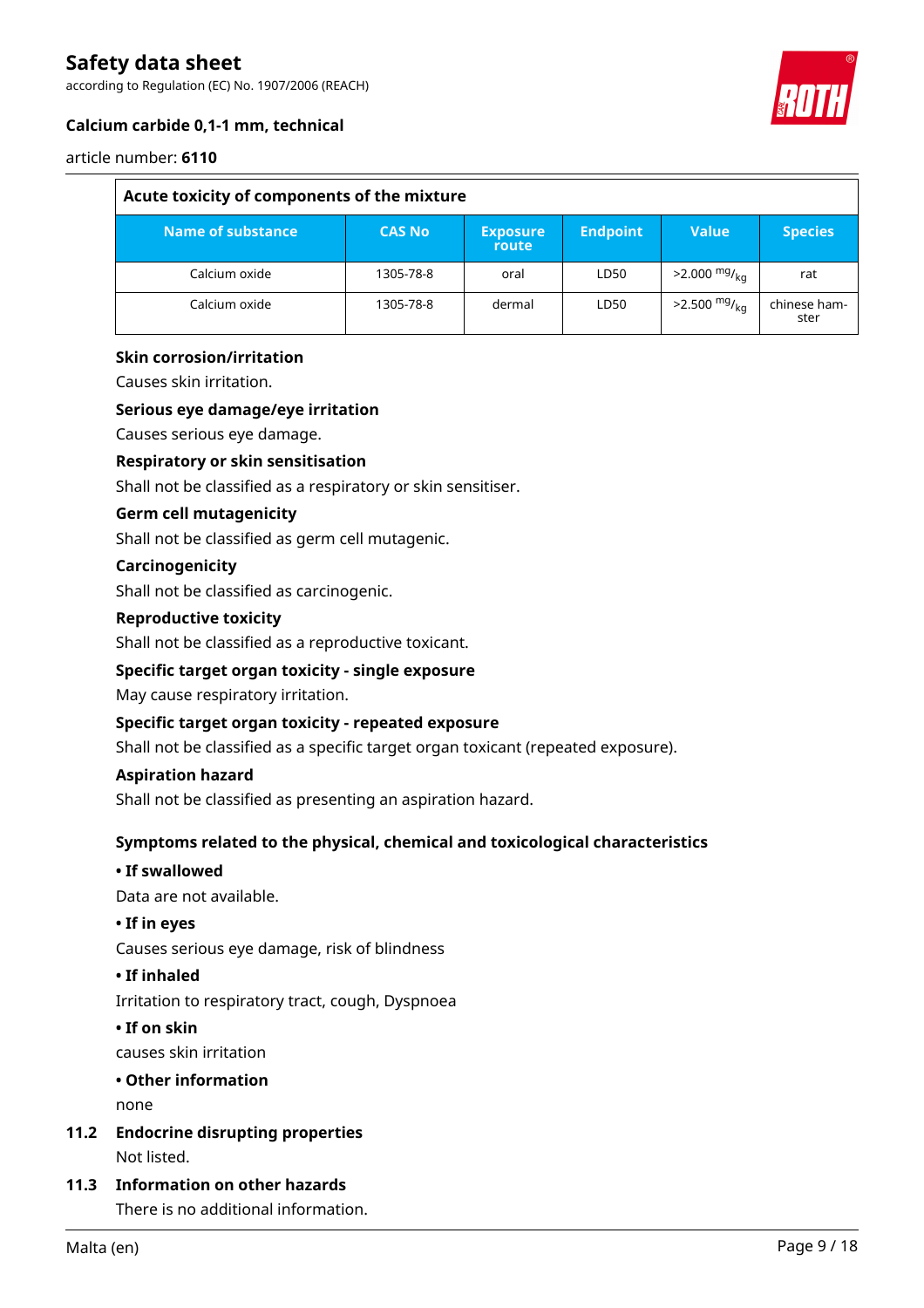according to Regulation (EC) No. 1907/2006 (REACH)



### **Calcium carbide 0,1-1 mm, technical**

#### article number: **6110**

# **SECTION 12: Ecological information**

### **12.1 Toxicity**

Shall not be classified as hazardous to the aquatic environment.

| <b>Aquatic toxicity (acute)</b> |              |                       |               |                         |  |
|---------------------------------|--------------|-----------------------|---------------|-------------------------|--|
| <b>Endpoint</b>                 | <b>Value</b> | <b>Species</b>        | <b>Source</b> | <b>Exposure</b><br>time |  |
| <b>LC50</b>                     | $>50$ mg/    | fish                  | <b>ECHA</b>   | 96 h                    |  |
| <b>EC50</b>                     | 4,62 $mg/$   | aquatic invertebrates | <b>ECHA</b>   | 48 h                    |  |
| ErC50                           | 46 $mg/$     | algae                 | <b>ECHA</b>   | 72 h                    |  |

| Aguatic toxicity (acute) or components or the imxture |               |                 |                        |                       |                         |  |  |
|-------------------------------------------------------|---------------|-----------------|------------------------|-----------------------|-------------------------|--|--|
| Name of sub-<br>stance                                | <b>CAS No</b> | <b>Endpoint</b> | Value                  | <b>Species</b>        | <b>Exposure</b><br>time |  |  |
| Calcium oxide                                         | 1305-78-8     | <b>LC50</b>     | 50,6 $mg/1$            | fish                  | 96 h                    |  |  |
| Calcium oxide                                         | 1305-78-8     | EC50            | 49,1 $mg/1$            | aquatic invertebrates | 48 h                    |  |  |
| Calcium oxide                                         | 1305-78-8     | ErC50           | 184,6 mg/ <sub>l</sub> | algae                 | 72 h                    |  |  |

| Aquatic toxicity (chronic) of components of the mixture                                                                 |           |      |              |                       |      |  |  |
|-------------------------------------------------------------------------------------------------------------------------|-----------|------|--------------|-----------------------|------|--|--|
| Name of sub-<br><b>CAS No</b><br><b>Endpoint</b><br><b>Value</b><br><b>Species</b><br><b>Exposure</b><br>time<br>stance |           |      |              |                       |      |  |  |
| Calcium oxide                                                                                                           | 1305-78-8 | LC50 | 53,1 $mg/1$  | aquatic invertebrates | 14 d |  |  |
| Calcium oxide                                                                                                           | 1305-78-8 | EC50 | 300,4 $mg/1$ | microorganisms        | 3 h  |  |  |

### **Biodegradation**

The substance is readily biodegradable. The methods for determining the biological degradability are not applicable to inorganic substances.

#### **12.2 Process of degradability**

Theoretical Carbon Dioxide: 1,373  $mg/m<sub>g</sub>$ 

### **12.3 Bioaccumulative potential**

Does not significantly accumulate in organisms.

| n-octanol/water (log KOW) | 0,37 (ECHA) |
|---------------------------|-------------|
|                           |             |

### **12.4 Mobility in soil**

Data are not available.

- **12.5 Results of PBT and vPvB assessment** Data are not available.
- **12.6 Endocrine disrupting properties** Not listed.
- **12.7 Other adverse effects**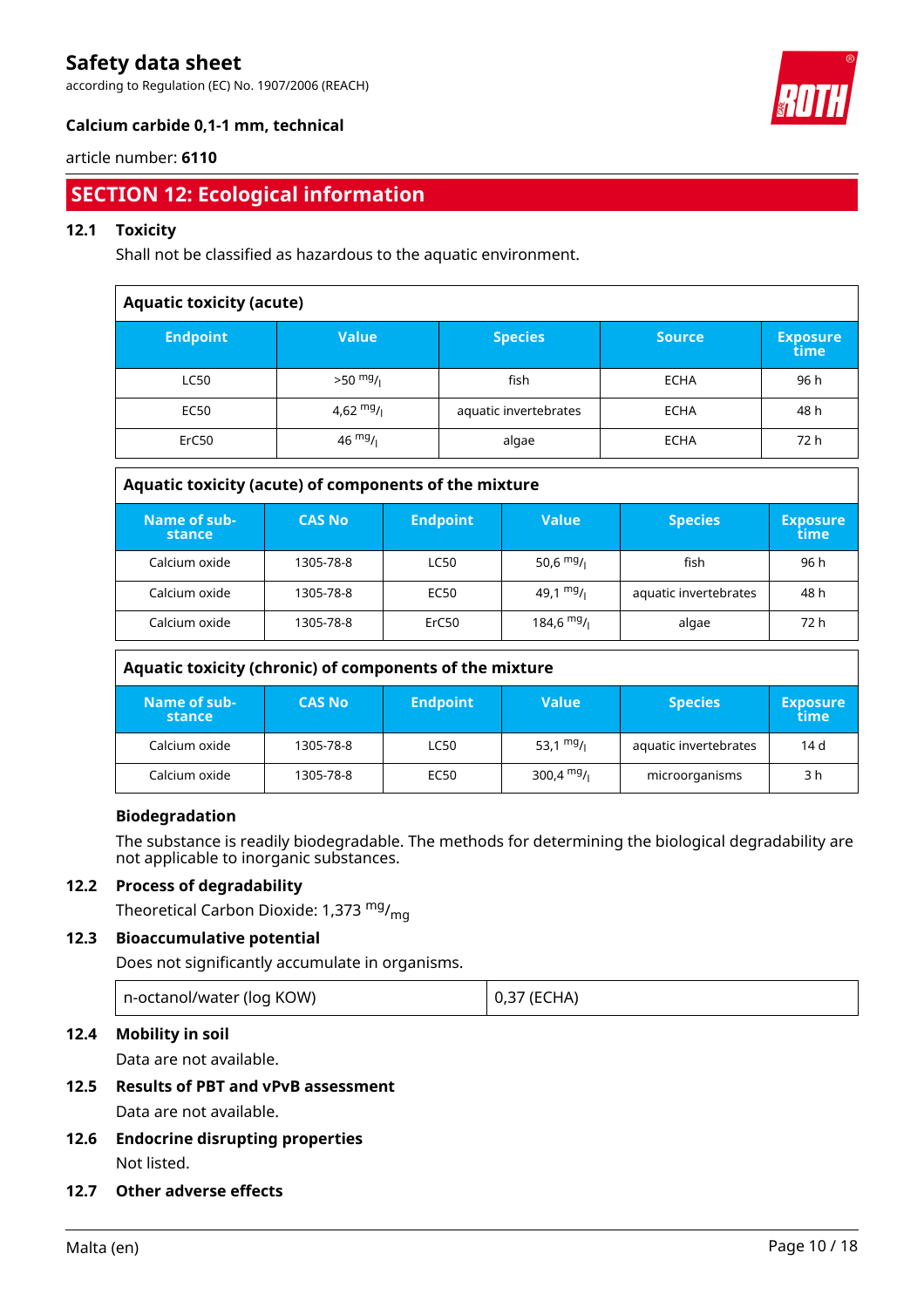according to Regulation (EC) No. 1907/2006 (REACH)



#### **Calcium carbide 0,1-1 mm, technical**

article number: **6110**

Data are not available.

## **SECTION 13: Disposal considerations**

#### **13.1 Waste treatment methods**



This material and its container must be disposed of as hazardous waste. Dispose of contents/container in accordance with local/regional/national/international regulations.

#### **Sewage disposal-relevant information**

Do not empty into drains.

#### **Waste treatment of containers/packagings**

It is a dangerous waste; only packagings which are approved (e.g. acc. to ADR) may be used.

#### **13.2 Relevant provisions relating to waste**

The allocation of waste identity numbers/waste descriptions must be carried out according to the EEC, specific to the industry and process. Waste catalogue ordinance (Germany).

#### **13.3 Remarks**

Waste shall be separated into the categories that can be handled separately by the local or national waste management facilities. Please consider the relevant national or regional provisions.

# **SECTION 14: Transport information**

| 14.1 | UN number or ID number            |                                                                            |
|------|-----------------------------------|----------------------------------------------------------------------------|
|      | ADR/RID/ADN                       | <b>UN 1402</b>                                                             |
|      | IMDG-Code                         | <b>UN 1402</b>                                                             |
|      | ICAO-TI                           | <b>UN 1402</b>                                                             |
| 14.2 | UN proper shipping name           |                                                                            |
|      | ADR/RID/ADN                       | <b>CALCIUM CARBIDE</b>                                                     |
|      | IMDG-Code                         | <b>CALCIUM CARBIDE</b>                                                     |
|      | ICAO-TI                           | Calcium carbide                                                            |
| 14.3 | <b>Transport hazard class(es)</b> |                                                                            |
|      | ADR/RID/ADN                       | 4.3                                                                        |
|      | IMDG-Code                         | 4.3                                                                        |
|      | ICAO-TI                           | 4.3                                                                        |
| 14.4 | <b>Packing group</b>              |                                                                            |
|      | ADR/RID/ADN                       | $\bf{I}$                                                                   |
|      | IMDG-Code                         | I                                                                          |
|      | ICAO-TI                           | I                                                                          |
| 14.5 | <b>Environmental hazards</b>      | non-environmentally hazardous acc. to the dan-<br>gerous goods regulations |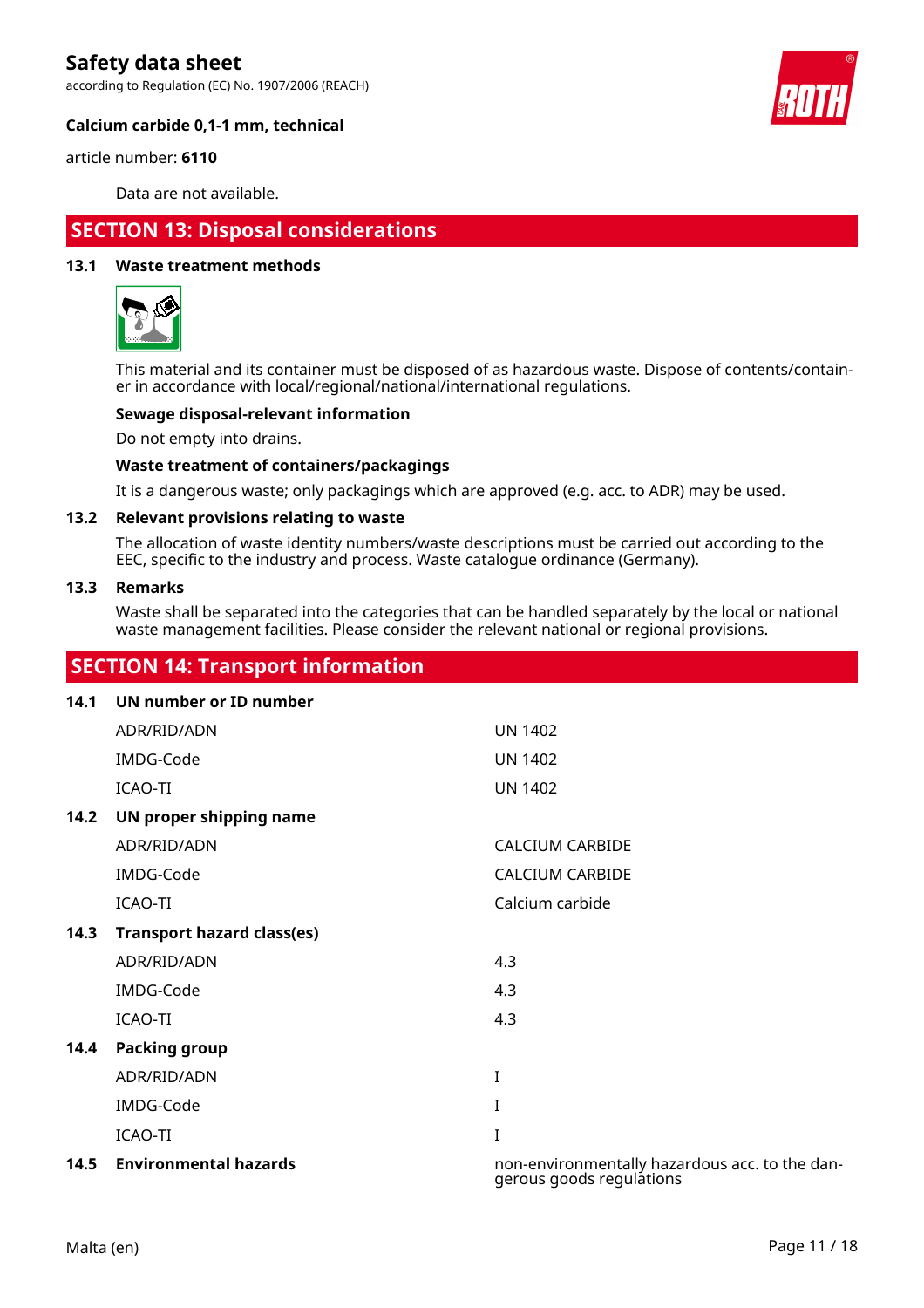according to Regulation (EC) No. 1907/2006 (REACH)



### **Calcium carbide 0,1-1 mm, technical**

article number: **6110**

# **14.6 Special precautions for user** Provisions for dangerous goods (ADR) should be complied within the premises.

### **14.7 Maritime transport in bulk according to IMO instruments** The cargo is not intended to be carried in bulk.

#### **14.8 Information for each of the UN Model Regulations**

| Transport of dangerous goods by road, rail and inland waterway (ADR/RID/ADN) - Additional<br>information |
|----------------------------------------------------------------------------------------------------------|
|----------------------------------------------------------------------------------------------------------|

| Proper shipping name                                                               | <b>CALCIUM CARBIDE</b>                 |  |
|------------------------------------------------------------------------------------|----------------------------------------|--|
| Particulars in the transport document                                              | UN1402, CALCIUM CARBIDE, 4.3, I, (B/E) |  |
| Classification code                                                                | W <sub>2</sub>                         |  |
| Danger label(s)                                                                    | 4.3                                    |  |
|                                                                                    |                                        |  |
| Excepted quantities (EQ)                                                           | E <sub>0</sub>                         |  |
| Limited quantities (LQ)                                                            | 0                                      |  |
| Transport category (TC)                                                            | 1                                      |  |
| Tunnel restriction code (TRC)                                                      | B/E                                    |  |
| Hazard identification No                                                           | X423                                   |  |
| <b>International Maritime Dangerous Goods Code (IMDG) - Additional information</b> |                                        |  |
| Proper shipping name                                                               | <b>CALCIUM CARBIDE</b>                 |  |
| Particulars in the shipper's declaration                                           | UN1402, CALCIUM CARBIDE, 4.3, I        |  |
| Marine pollutant                                                                   |                                        |  |
| Danger label(s)                                                                    | 4.3                                    |  |
|                                                                                    |                                        |  |
| Excepted quantities (EQ)                                                           | E <sub>0</sub>                         |  |
| Limited quantities (LQ)                                                            | 0                                      |  |
| EmS                                                                                | $F-G$ , S-N                            |  |
| Stowage category                                                                   | B                                      |  |
| International Civil Aviation Organization (ICAO-IATA/DGR) - Additional information |                                        |  |
| Proper shipping name                                                               | Calcium carbide                        |  |
| Particulars in the shipper's declaration                                           | UN1402, Calcium carbide, 4.3, I        |  |
| Danger label(s)                                                                    | 4.3                                    |  |
|                                                                                    |                                        |  |
| Excepted quantities (EQ)                                                           | E <sub>0</sub>                         |  |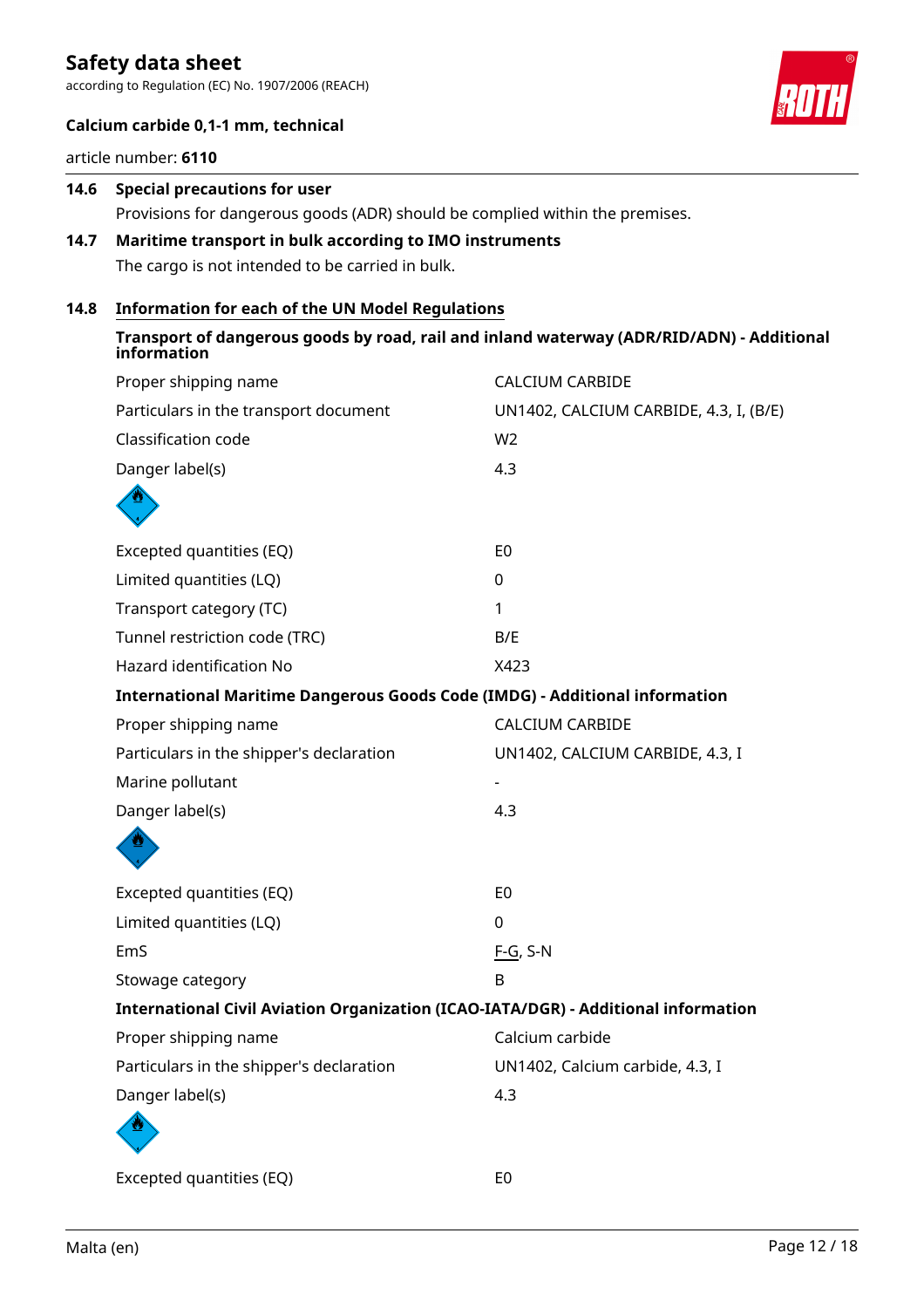according to Regulation (EC) No. 1907/2006 (REACH)



### **Calcium carbide 0,1-1 mm, technical**

#### article number: **6110**

## **SECTION 15: Regulatory information**

#### **15.1 Safety, health and environmental regulations/legislation specific for the substance or mixture**

**Relevant provisions of the European Union (EU)**

#### **Restrictions according to REACH, Annex XVII**

| Dangerous substances with restrictions (REACH, Annex XVII) |                                                      |               |                    |           |  |  |
|------------------------------------------------------------|------------------------------------------------------|---------------|--------------------|-----------|--|--|
| Name of substance                                          | <b>Name acc. to inventory</b>                        | <b>CAS No</b> | <b>Restriction</b> | <b>No</b> |  |  |
| Calcium carbide                                            | flammable / pyrophoric                               |               | R40                | 40        |  |  |
| Calcium carbide                                            | substances in tattoo inks and perman-<br>ent make-up |               | R75                | 75        |  |  |

**Legend**<br>R40

1. Shall not be used, as substance or as mixtures in aerosol dispensers where these aerosol dispensers are intended for supply to the general public for entertainment and decorative purposes such as the following:

- metallic glitter intended mainly for decoration,

- artificial snow and frost,

- 'whoopee' cushions,

- silly string aerosols, - imitation excrement,

- horns for parties,

- decorative flakes and foams,

- artificial cobwebs,

- stink bombs.

2. Without prejudice to the application of other Community provisions on the classification, packaging and labelling of substances, suppliers shall ensure before the placing on the market that the packaging of aerosol dispensers referred to above is marked visibly, legibly and indelibly with:

'For professional users only'.

3. By way of derogation, paragraphs 1 and 2 shall not apply to the aerosol dispensers referred to Article 8 (1a) of Council Directive 75/324/EEC (2).

4. The aerosol dispensers referred to in paragraphs 1 and 2 shall not be placed on the market unless they conform to the requirements indicated.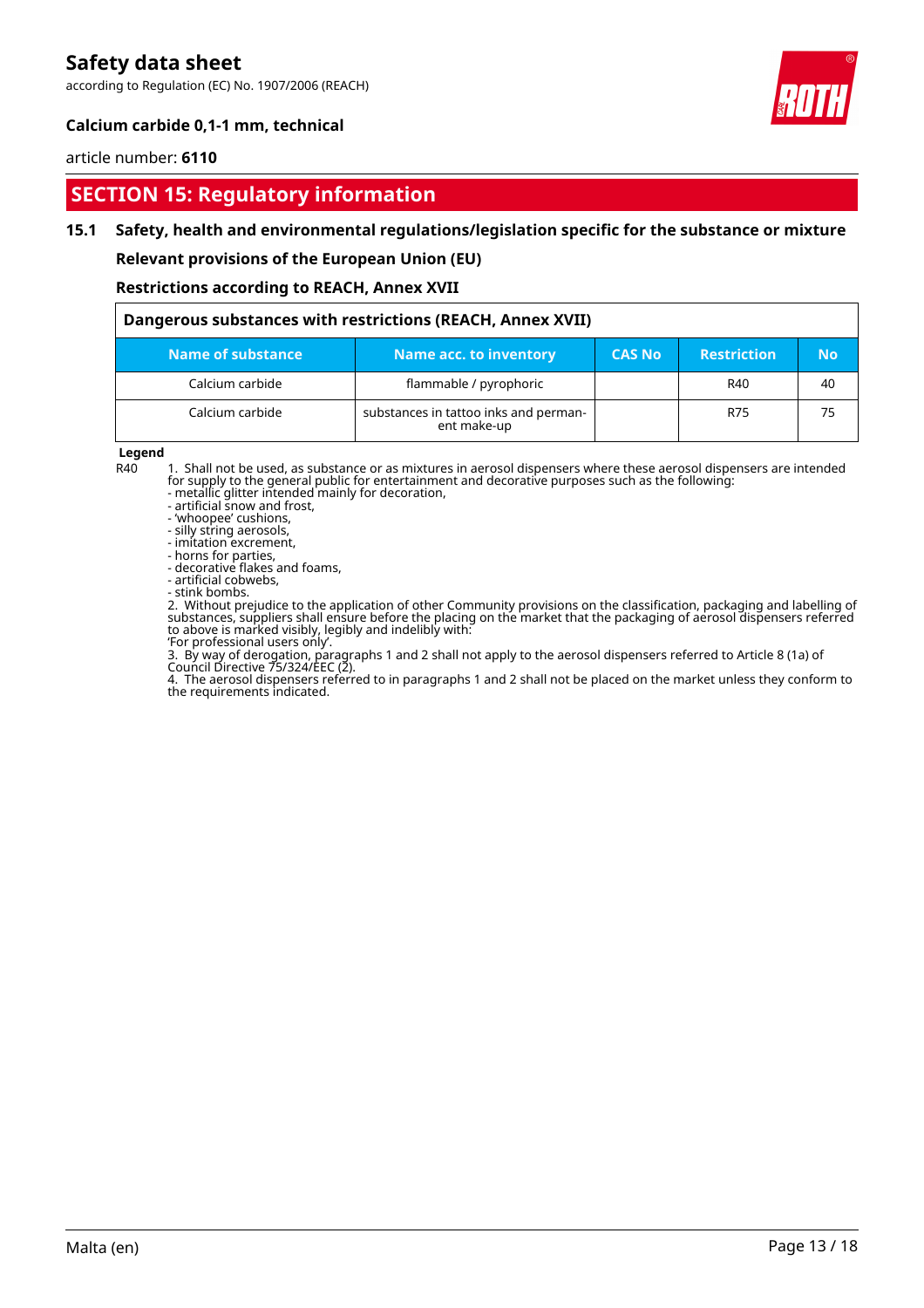according to Regulation (EC) No. 1907/2006 (REACH)

### **Calcium carbide 0,1-1 mm, technical**

#### article number: **6110**



8. Mixtures that do not contain the statement "Mixture for use in tattoos or permanent make-up" shall not be used for tattooing purposes.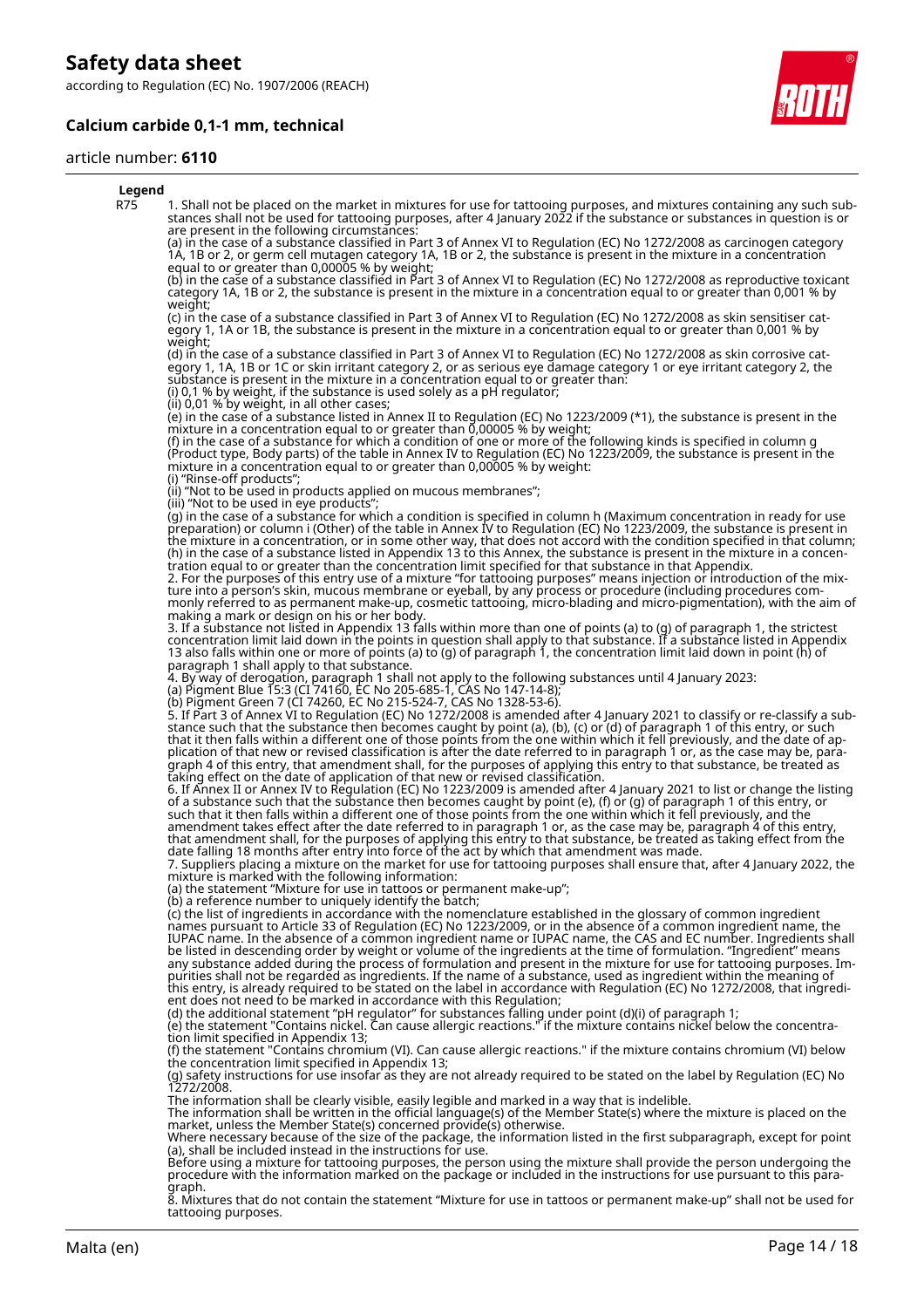according to Regulation (EC) No. 1907/2006 (REACH)



### **Calcium carbide 0,1-1 mm, technical**

#### article number: **6110**

#### **Legend**

9. This entry does not apply to substances that are gases at temperature of 20 °C and pressure of 101,3 kPa, or generate a vapour pressure of more than 300 kPa at temperature of 50 °C, with the exception of formaldehyde (CAS No 50- 00-0, EC No 200-001-8).

10. This entry does not apply to the placing on the market of a mixture for use for tattooing purposes, or to the use of a mixture for tattooing purposes, when placed on the market exclusively as a medical device or an accessory to a medical device, within the meaning of Regulation (EU) 2017/745, or when used exclusively as a medical device or an accessory to a medical device, within the same meaning. Where the placing on the market or use may not be exclusively as a medical device or an accessory to a medical device, the requirements of Regulation (EU) 2017/745 and of this Regulation shall apply cumulatively.

#### **List of substances subject to authorisation (REACH, Annex XIV)/SVHC - candidate list**

Not listed.

#### **Seveso Directive**

| 2012/18/EU (Seveso III) |                                       |     |                                                                                            |              |  |  |
|-------------------------|---------------------------------------|-----|--------------------------------------------------------------------------------------------|--------------|--|--|
| <b>No</b>               | Dangerous substance/hazard categories |     | Qualifying quantity (tonnes) for the application of lower and upper-tier re-<br>quirements | <b>Notes</b> |  |  |
| O <sub>2</sub>          | other hazards (Water-react., cat. 1)  | 100 | 500                                                                                        | 59)          |  |  |

**Notation**

59) Substances and mixtures which in contact with water emit flammable gases, category 1

#### **Deco-Paint Directive**

| <b>VOC content</b> | 0 %<br>0.91<br>ν |
|--------------------|------------------|
|                    |                  |

#### **Industrial Emissions Directive (IED)**

| VOC content | 0 %  |
|-------------|------|
| VOC content | 09/1 |

#### **Directive on the restriction of the use of certain hazardous substances in electrical and electronic equipment (RoHS)**

not listed

#### **Regulation concerning the establishment of a European Pollutant Release and Transfer Register (PRTR)**

not listed

#### **Water Framework Directive (WFD)**

| List of pollutants (WFD) |                            |               |                          |                |  |  |
|--------------------------|----------------------------|---------------|--------------------------|----------------|--|--|
| Name of substance        | Name acc. to inventory     | <b>CAS No</b> | $\blacksquare$ Listed in | <b>Remarks</b> |  |  |
| Calcium carbide          | Metals and their compounds |               | $\mathsf{A}$             |                |  |  |

**Legend**

A) Indicative list of the main pollutants

#### **Regulation on the marketing and use of explosives precursors**

not listed

#### **Regulation on drug precursors**

not listed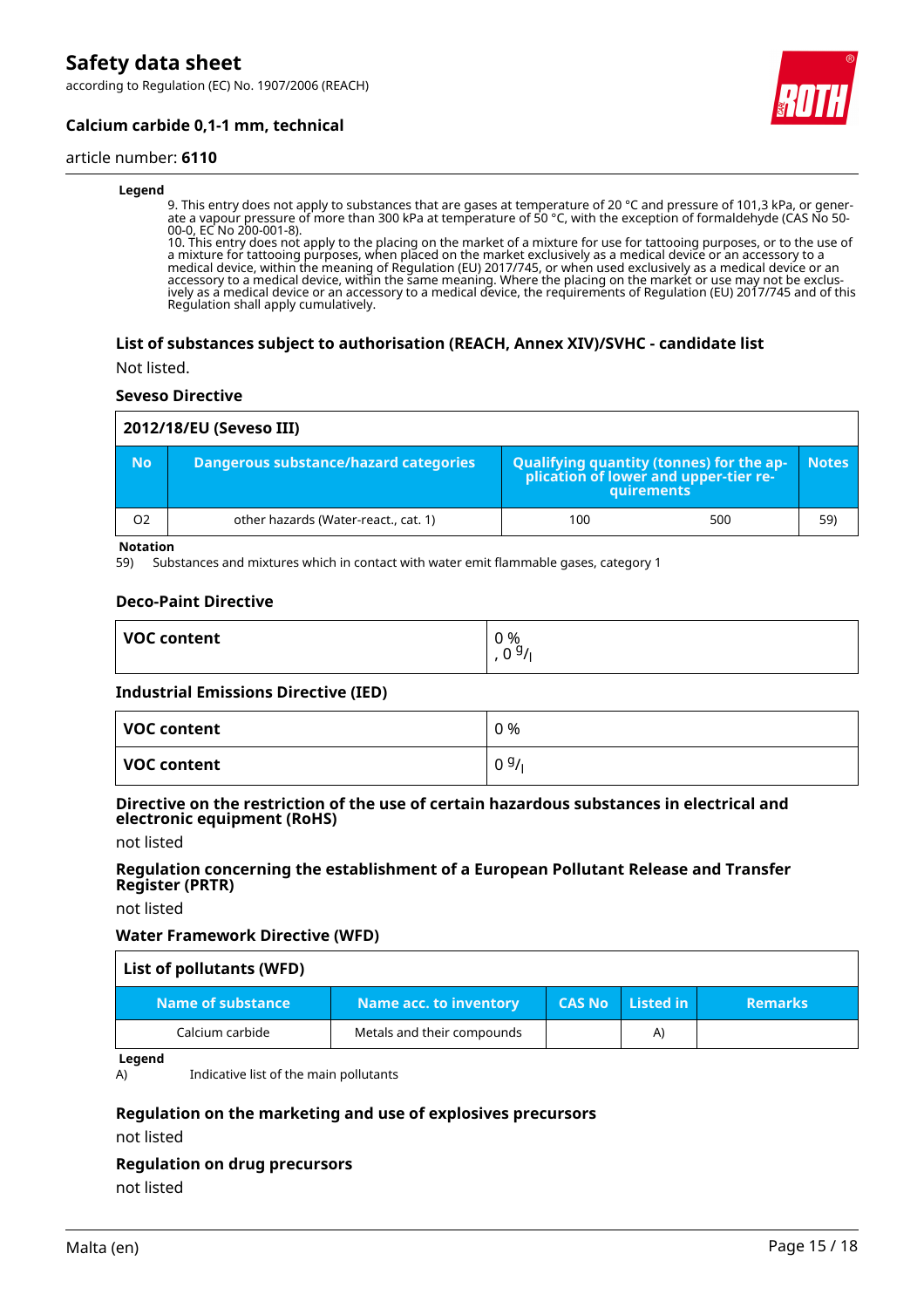according to Regulation (EC) No. 1907/2006 (REACH)



#### **Calcium carbide 0,1-1 mm, technical**

#### article number: **6110**

#### **Regulation on substances that deplete the ozone layer (ODS)**

not listed

#### **Regulation concerning the export and import of hazardous chemicals (PIC)**

not listed

#### **Regulation on persistent organic pollutants (POP)**

not listed

#### **Other information**

Directive 94/33/EC on the protection of young people at work. Observe employment restrictions under the Maternity Protection Directive (92/85/EEC) for expectant or nursing mothers.

#### **National inventories**

| <b>Country</b> | <b>Inventory</b> | <b>Status</b>       |
|----------------|------------------|---------------------|
| AU             | <b>AICS</b>      | substance is listed |
| CA             | <b>DSL</b>       | substance is listed |
| <b>CN</b>      | <b>IECSC</b>     | substance is listed |
| EU             | ECSI             | substance is listed |
| EU             | REACH Reg.       | substance is listed |
| JP             | <b>CSCL-ENCS</b> | substance is listed |
| KR             | KECI             | substance is listed |
| МX             | <b>INSQ</b>      | substance is listed |
| <b>NZ</b>      | NZIOC            | substance is listed |
| <b>PH</b>      | <b>PICCS</b>     | substance is listed |
| <b>TR</b>      | <b>CICR</b>      | substance is listed |
| <b>TW</b>      | <b>TCSI</b>      | substance is listed |
| US             | <b>TSCA</b>      | substance is listed |

**Legend<br>AICS<br>CICR<br>CSCL-ENCS** AICS Australian Inventory of Chemical Substances CICR Chemical Inventory and Control Regulation CSCL-ENCS List of Existing and New Chemical Substances (CSCL-ENCS) DSL Domestic Substances List (DSL) ECSI EC Substance Inventory (EINECS, ELINCS, NLP) IECSC Inventory of Existing Chemical Substances Produced or Imported in China INSQ National Inventory of Chemical Substances KECI Korea Existing Chemicals Inventory NZIoC New Zealand Inventory of Chemicals PICCS Philippine Inventory of Chemicals and Chemical Substances (PICCS) REACH Reg. REACH registered substances TCSI Taiwan Chemical Substance Inventory<br>TSCA Toxic Substance Control Act Toxic Substance Control Act

#### **15.2 Chemical Safety Assessment**

No Chemical Safety Assessment has been carried out for this substance.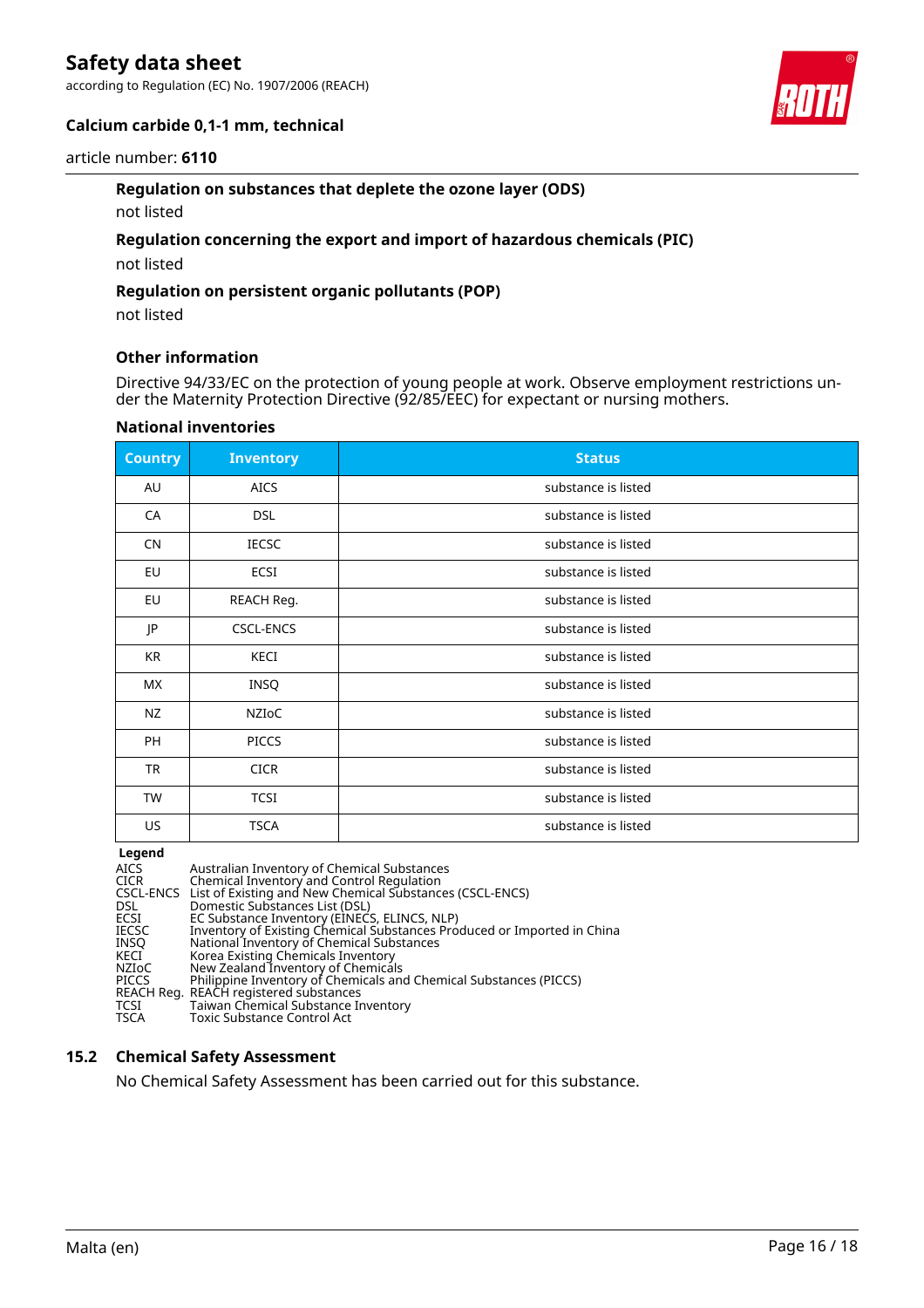according to Regulation (EC) No. 1907/2006 (REACH)



### **Calcium carbide 0,1-1 mm, technical**

article number: **6110**

# **SECTION 16: Other information**

### **Abbreviations and acronyms**

| Abbr.           | <b>Descriptions of used abbreviations</b>                                                                                                                                                                                       |
|-----------------|---------------------------------------------------------------------------------------------------------------------------------------------------------------------------------------------------------------------------------|
| <b>ADN</b>      | Accord européen relatif au transport international des marchandises dangereuses par voies de naviga-<br>tion intérieures (European Agreement concerning the International Carriage of Dangerous Goods by In-<br>land Waterways) |
| <b>ADR</b>      | Accord relatif au transport international des marchandises dangereuses par route (Agreement concern-<br>ing the International Carriage of Dangerous Goods by Road)                                                              |
| ADR/RID/ADN     | Agreements concerning the International Carriage of Dangerous Goods by Road/Rail/Inland Waterways<br>(ADR/RID/ADN)                                                                                                              |
| CAS             | Chemical Abstracts Service (service that maintains the most comprehensive list of chemical substances)                                                                                                                          |
| <b>CLP</b>      | Regulation (EC) No 1272/2008 on classification, labelling and packaging of substances and mixtures                                                                                                                              |
| <b>DGR</b>      | Dangerous Goods Regulations (see IATA/DGR)                                                                                                                                                                                      |
| <b>DNEL</b>     | Derived No-Effect Level                                                                                                                                                                                                         |
| EC50            | Effective Concentration 50 %. The EC50 corresponds to the concentration of a tested substance causing<br>50 % changes in response (e.g. on growth) during a specified time interval                                             |
| EC No           | The EC Inventory (EINECS, ELINCS and the NLP-list) is the source for the seven-digit EC number, an identi-<br>fier of substances commercially available within the EU (European Union)                                          |
| <b>EINECS</b>   | European Inventory of Existing Commercial Chemical Substances                                                                                                                                                                   |
| <b>ELINCS</b>   | European List of Notified Chemical Substances                                                                                                                                                                                   |
| EmS             | <b>Emergency Schedule</b>                                                                                                                                                                                                       |
| ErC50           | $\equiv$ EC50: in this method, that concentration of test substance which results in a 50 % reduction in either<br>growth (EbC50) or growth rate (ErC50) relative to the control                                                |
| Eye Dam.        | Seriously damaging to the eye                                                                                                                                                                                                   |
| Eye Irrit.      | Irritant to the eye                                                                                                                                                                                                             |
| <b>GHS</b>      | "Globally Harmonized System of Classification and Labelling of Chemicals" developed by the United Na-<br>tions                                                                                                                  |
| <b>IATA</b>     | <b>International Air Transport Association</b>                                                                                                                                                                                  |
| <b>IATA/DGR</b> | Dangerous Goods Regulations (DGR) for the air transport (IATA)                                                                                                                                                                  |
| <b>ICAO</b>     | International Civil Aviation Organization                                                                                                                                                                                       |
| ICAO-TI         | Technical instructions for the safe transport of dangerous goods by air                                                                                                                                                         |
| <b>IMDG</b>     | International Maritime Dangerous Goods Code                                                                                                                                                                                     |
| IMDG-Code       | International Maritime Dangerous Goods Code                                                                                                                                                                                     |
| index No        | The Index number is the identification code given to the substance in Part 3 of Annex VI to Regulation<br>(EC) No 1272/2008                                                                                                     |
| <b>LC50</b>     | Lethal Concentration 50%: the LC50 corresponds to the concentration of a tested substance causing 50 %<br>lethality during a specified time interval                                                                            |
| LD50            | Lethal Dose 50 %: the LD50 corresponds to the dose of a tested substance causing 50 % lethality during a<br>specified time interval                                                                                             |
| <b>NLP</b>      | No-Longer Polymer                                                                                                                                                                                                               |
| PBT             | Persistent, Bioaccumulative and Toxic                                                                                                                                                                                           |
| <b>PNEC</b>     | Predicted No-Effect Concentration                                                                                                                                                                                               |